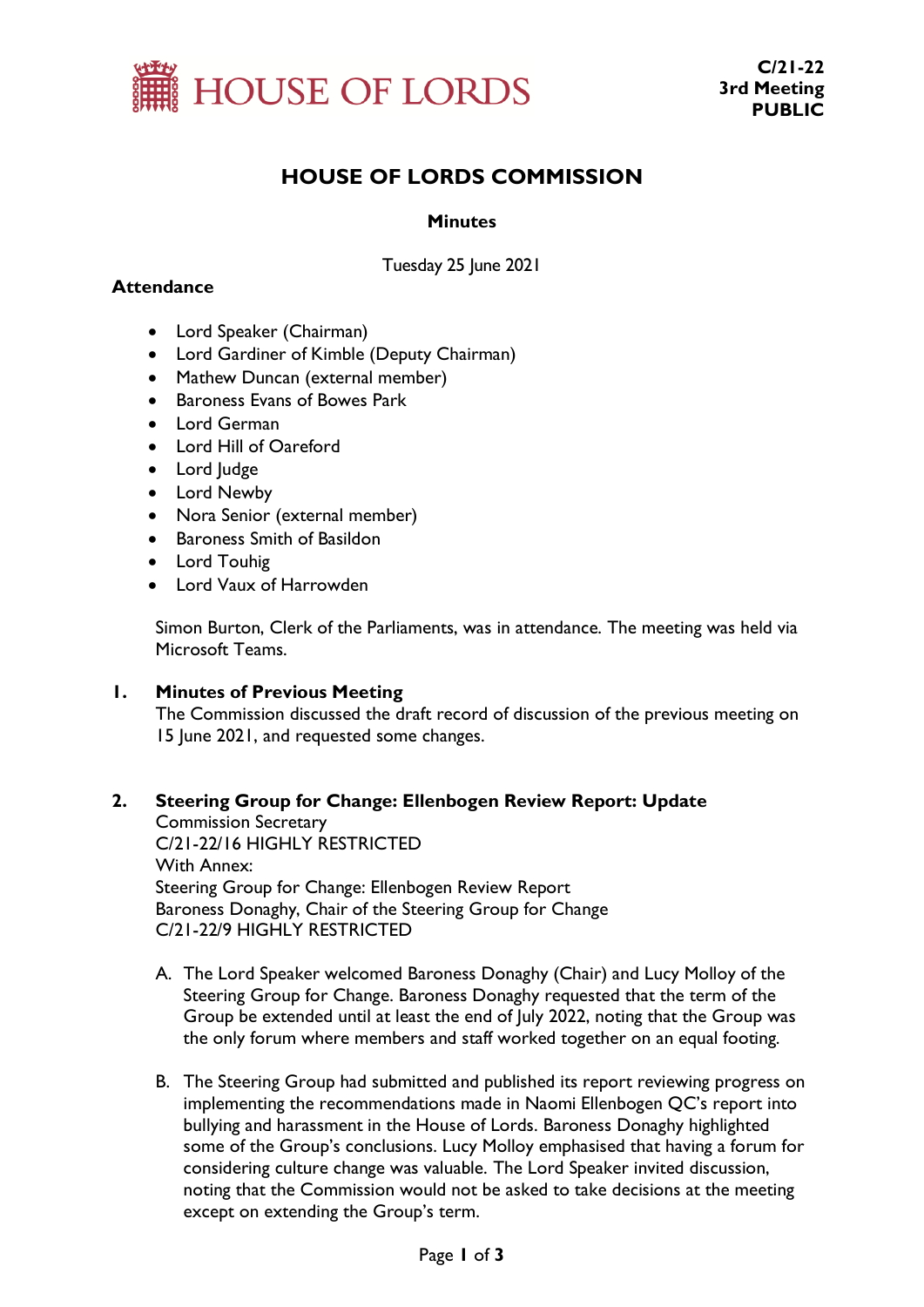- C. In discussion, members of the Commission welcomed the report and were keen to make progress on considering its conclusions. It was suggested that more signposting should be available for members wishing to support other members in declining health, and that clarity was needed on what support House staff should or should not be expected to provide. Support was expressed for the report's conclusions on possible changes to the Independent Complaints and Grievance Scheme.
- D. The Commission **agreed** to approve the Steering Group for Change's request for an extension until at least the end of July 2022. Revised Terms of Reference would be brought for approval, and new members of the Group would be appointed to replace others standing down. The Commission Secretary would consult with Commission members about the next steps on the report.

#### **3. External Management Review: Update**

James Whittle, External Management Review Implementation Lead C/21-22/17 HIGHLY RESTRICTED

- A. The paper provided an update on the External Management Review (EMR) recommendations which the Commission had to date considered a priority, and set out some next steps for implementation. The process for recruiting the Chief Operating Officer was underway and the implementation lead for the review and the new secretariat for the Commission had been appointed. The paper also summarised the review's recommendations on an Oversight Panel to support the Commission.
- B. Members of the Commission discussed the proposed Oversight Panel. Points raised in discussion included that the Oversight Panel should not become a bureaucratic hurdle, and should be advisory rather than decision-making, and that the Panel should comprise members of the Commission. The Lord Speaker emphasised that he saw the Oversight Panel as increasing the Commission's capacity for considering strategic decisions. A member raised the suggestion of a memorandum of understanding between the Commission and the Clerk of the Parliaments: this would be discussed further.
- C. Following the implementation of the recommendations which had initially been prioritised after the report's publication, the Commission now needed to consider its further prioritisation of the rest of the EMR recommendations: it was **agreed** that a workshop would be arranged to facilitate this. The Commission would also need to discuss how to more clearly define its role in the evolving governance structure. The Commission **took note** of the update.

## **4. Parliamentary Works Estimates Commission: Change in Lords Membership**

Baroness Evans of Bowes Park, The Lord Privy Seal C/21-22/18 HIGHLY RESTRICTED